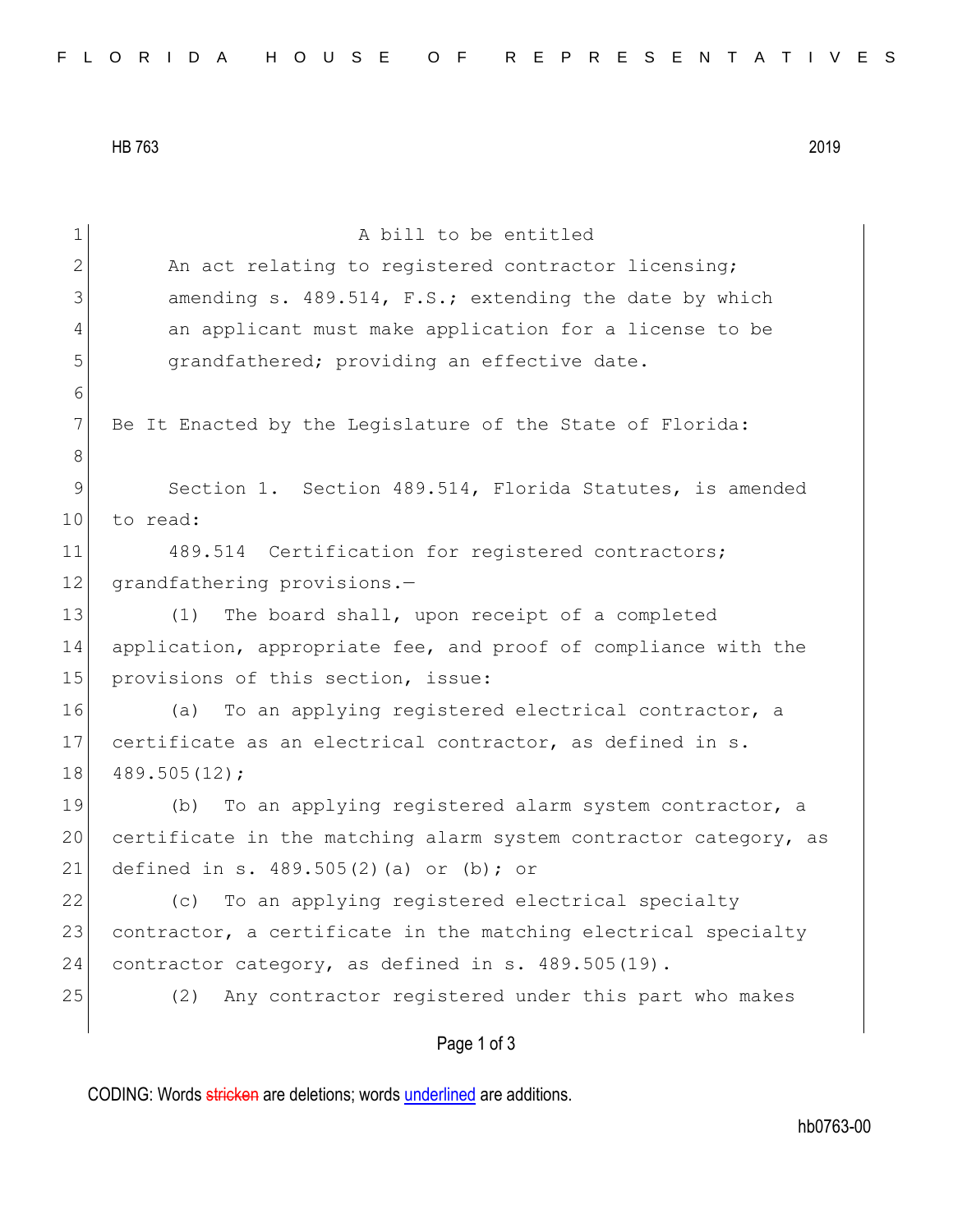HB 763 2019

26 application under this section to the board shall meet each of 27 the following requirements for certification:

28 (a) Currently holds a valid registered local license in 29 the category of electrical contractor, alarm system contractor, 30 or electrical specialty contractor.

 (b) Has, for that category, passed a written, proctored examination that the board finds to be substantially similar to the examination required to be licensed as a certified contractor under this part. For purposes of this subsection, a written, proctored examination such as that produced by the National Assessment Institute, Block and Associates, NAI/Block, Experior Assessments, Professional Testing, Inc., or Assessment 38 Systems, Inc., shall be considered to be substantially similar to the examination required to be licensed as a certified contractor. The board may not impose or make any requirements 41 regarding the nature or content of these cited examinations.

42 (c) Has at least 5 years of experience as a contractor in 43 that contracting category, or as an inspector or building 44 administrator with oversight over that category, at the time of 45 application. For contractors, only time periods in which the 46 contractor license is active and the contractor is not on 47 probation shall count toward the 5 years required under this 48 subsection.

49 (d) Has not had his or her contractor's license revoked at 50 any time, had his or her contractor's license suspended in the

## Page 2 of 3

CODING: Words stricken are deletions; words underlined are additions.